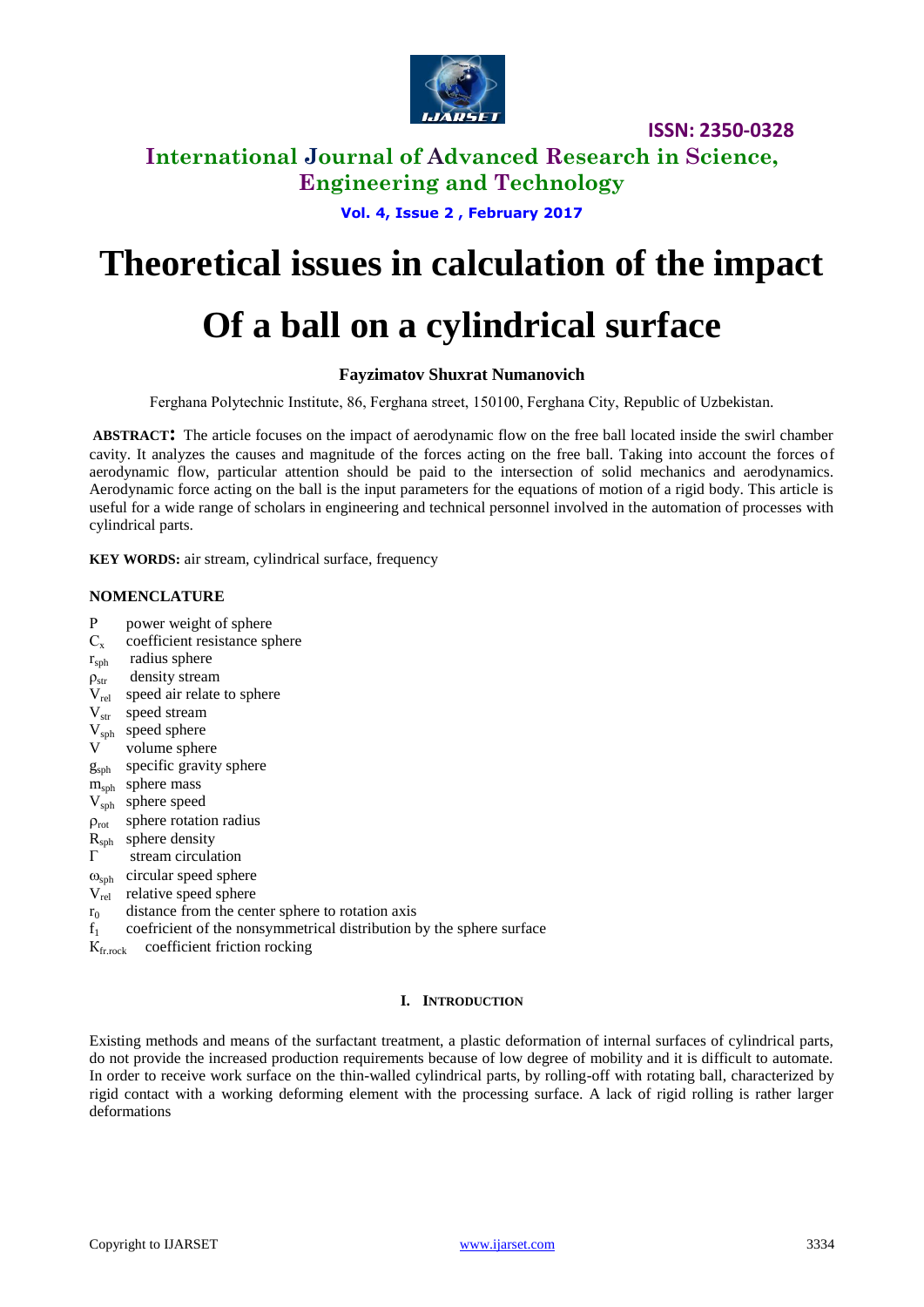

### **International Journal of Advanced Research in Science, Engineering and Technology**

#### **Vol. 4, Issue 2 , February 2017**

extending on all section of details that sometimes lead to axis curvature, change of geometry of details and non-uniform roughness of the processed surface.

Technological yield on manufacturing operations of thin-walled cylindrical parts is 60%.Thus the share of technological losses for semi-finished boring accounts about 19%, for fine-tuning the details with rolling-off rotating ball is 21%.These losses are caused by charging of a surface, changing of detail geometry and a non-uniform roughness of the processed surface. Moreover, experience shows that application of existing technology for viscid steels and alloys leads to sticking of the processed material on the work surface of rolling that reduces the quality of processing.

For specific dependencies, considering the influence of controllable factors on the speed of the ball and the force of its impact on the surface we will consider the interaction with the flow of the ball during the operation of the device. Considering that it is created the stable rotating stream in the device, let us consider the causes and magnitude of the force acting on the ball in more detail, placed in a vortex cavity of a chamber.

Taking into account that there is a stable rotation stream inside the device, careful measurements should be conducted on the quantity of power applied to the sphere inside vortex camera space.

The gas stream round the sphere may be divided into two components: axis  $F<sub>z</sub>$  along cylindrical pipe and

circling around  $\overline{F}_\tau$ , used to tangent to the cylindrical pipe. Each of them acts to pipe differently. Axis component move the sphere along pipe's axis circle and makes the sphere rotate with frequency proportional to the stream speed and rotates around its own axis.

In simultaneous sphere rotation component of power  $F_{cent}$  and carioles power  $F_k$  works on it. Besides in Rota table stream with kauris decrease div pressure lie son the sphere and power *Fq* works towards the vortex axis (Fig. 1, 2).

Result of these components *Fries* is held down the sphere with definite effort to cylindrical pipe's wall and calls reaction power in the places of contact. Concern of resultant component power's definition working on the sphere is complicated with the reason of that the stream is three dimensional, high speed and turbulent of stream.

Let's to see, when the power  $F_{\text{ries}}$  excellent power of weight sphere and came up situation stability of equality. For this case to receive following permeation.

Current stream is stationary and submitting to Law Adiabatic  $P = \rho^k$ . The condition of income stream to cylindrical pipe non pay attention. The distribution of circular speed  $V<sub>\tau</sub>$  of stream describing on Law free whirlwind.

Frequency circulation of sphere in cylindrical pipe is proportional to circular speed of stream, etc.  $f \sim V \tau$ .

As so above, take away power  $F_\mu$  influences on sphere from the side of stream can divided into two parts: axis and rounding. Axis consists of stream  $F_\mu$  · sin  $\alpha = P$ , where  $P$  – power weight of sphere. In general case, from the stream will influence power  $F_\mu$ , which equal [Ошибка! Источник ссылки не найден.1].

$$
F_{\mu} = C_x \cdot \pi \cdot r_{\omega}^2 \frac{\rho_n \cdot V_{om\mu}^2}{2} \tag{1}
$$

where  $C_x$  – coefficient resistance sphere; *rsph* – radius sphere;  $\rho_{str}$  – density stream; *Vrel* – speed air relate to sphere.

According to the researches meaning *С<sup>х</sup>* is changing in depending of character of stream. For our case selecting Numeral of Reynolds in  $R_e=10^3\div 10^5$ . From the formula (1) to see that interaction stream with sphere the stream is feeling resistance its movement and following sphere moved with lagging behind from stream.

$$
V_{rel} = V_{str} - V_{sph} \tag{2}
$$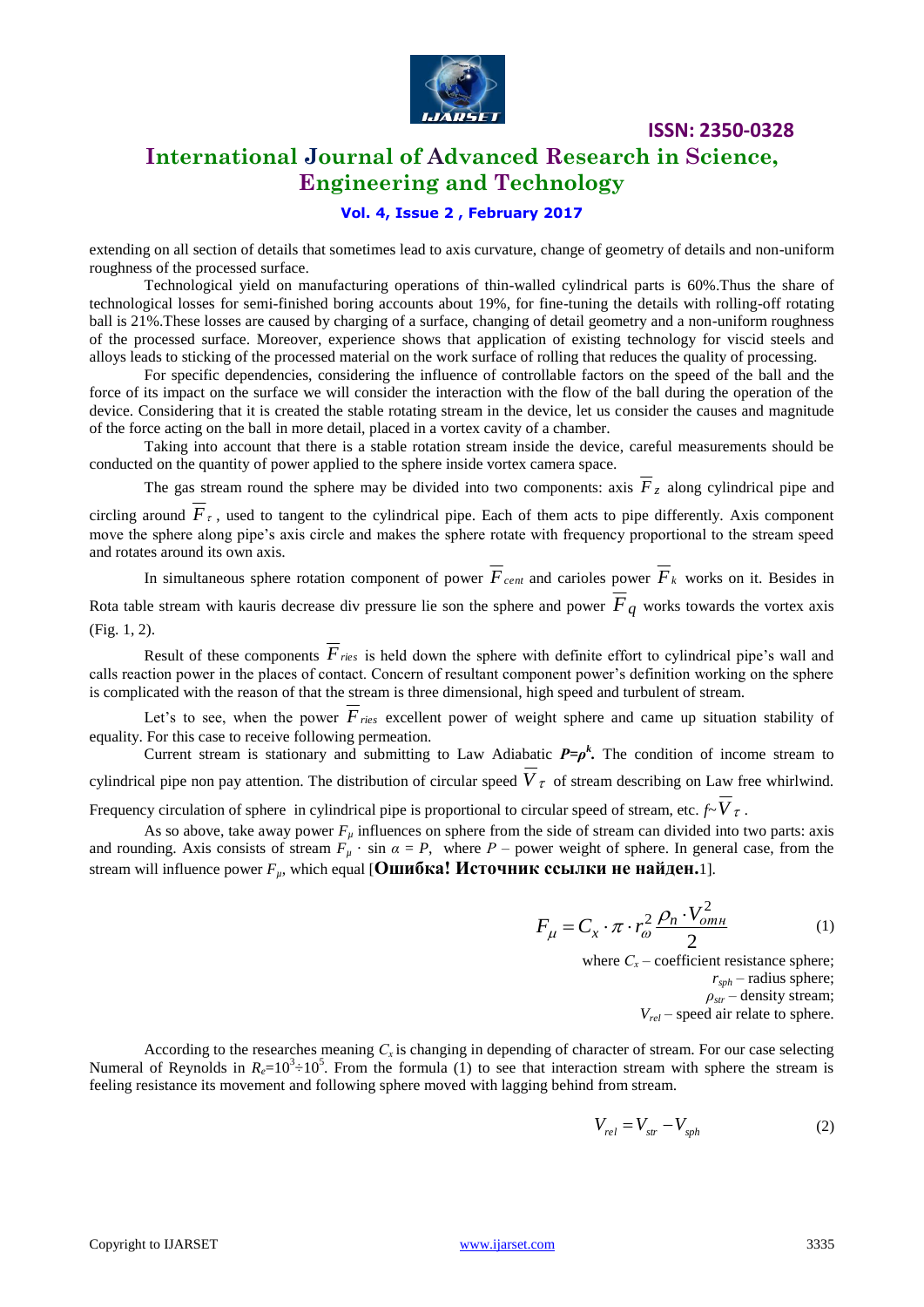

### **International Journal of Advanced Research in Science, Engineering and Technology**

#### **Vol. 4, Issue 2 , February 2017**

where  $V_{str}$  – speed stream;  $V_{sph}$  – speed sphere.

Besides power stream  $F_u$  on sphere will influence power weight sphere P which preventing its on moving through vertical and trend axis of cylinder.

$$
P = V \cdot \gamma_{sph} \tag{3}
$$

where  $V$  – volume sphere;  $\Box_{sph}$  – specific gravity sphere.

However in future calculation can't to take into consideration influences power weight. We considered case stability of equal sphere in cylindrical pipe, where the axis consists of stream is  $F_{\mu} \cdot \sin \alpha = P$ .

Above mentioned under the influences of rounding consist power of stream  $F_{\tau}$  sphere beginning circulation at rounding cylindrical pipe. According to mechanic during simultaneous rotation of sphere centrifugal and carioles power influences on it. In our case centrifugal power works on sphere with radius from rotation axis

$$
F_{cent} \frac{m_{sph} \cdot V_{sph}^2}{R_{rot}} = \frac{4}{3} \pi \cdot r_{sph}^3 \cdot \rho_{sph} \cdot \frac{V_{sph}^2}{R_{rot}} \quad (4)
$$

where  $m_{sph}$  – sphere mass;  $V_{sph}$  – sphere speed;  $\rho_{rot}$  – sphere rotation radius;

*Rsph* – sphere density.

Carioles power working on sphere is directed opposite to centrifugal hut action lines is matched. Carioles power is determined.

$$
F_k = 2 \cdot m_{sph} \cdot \omega_{sph} \cdot V_{rel} \cdot \frac{1}{r_0},\tag{5}
$$

where  $\omega_{\text{sph}}$  – circular speed sphere;

*Vrel* – relative speed sphere;

 $r<sub>0</sub>$  – distance from the center sphere to rotation axis.

As we know, during the rotated stream the statistic pressure lows and we get the four, which is directed to the sphere rotation axis. According [1] to its significance we get the formula.

$$
F_{g} = f_{1} \frac{\pi^{2}}{4} \rho_{str} \cdot \omega_{sph}^{2} \cdot \frac{r_{sph}^{2}}{r_{0}}, \qquad (6)
$$

where  $f<sub>l</sub>$  – coefricient of the nonsymmetrical distribution by the sphere surface.

But, above experimental researches show that according to calculation scheme, the action of this force is unimportant. Besides, the force Magnus will influence on the sphere.

$$
F_{mag} = \rho_{str} \cdot V_{rot} \cdot \Gamma, \tag{7}
$$

where  $\Gamma$  – stream circulation.

In the result of sphere interaction with cylindrical pipe in place them contact appeared power reaction *N* which acting tangent to surface pipe in a direction to the centre of sphere and power of friction  $F_f$  on a directed opposite movement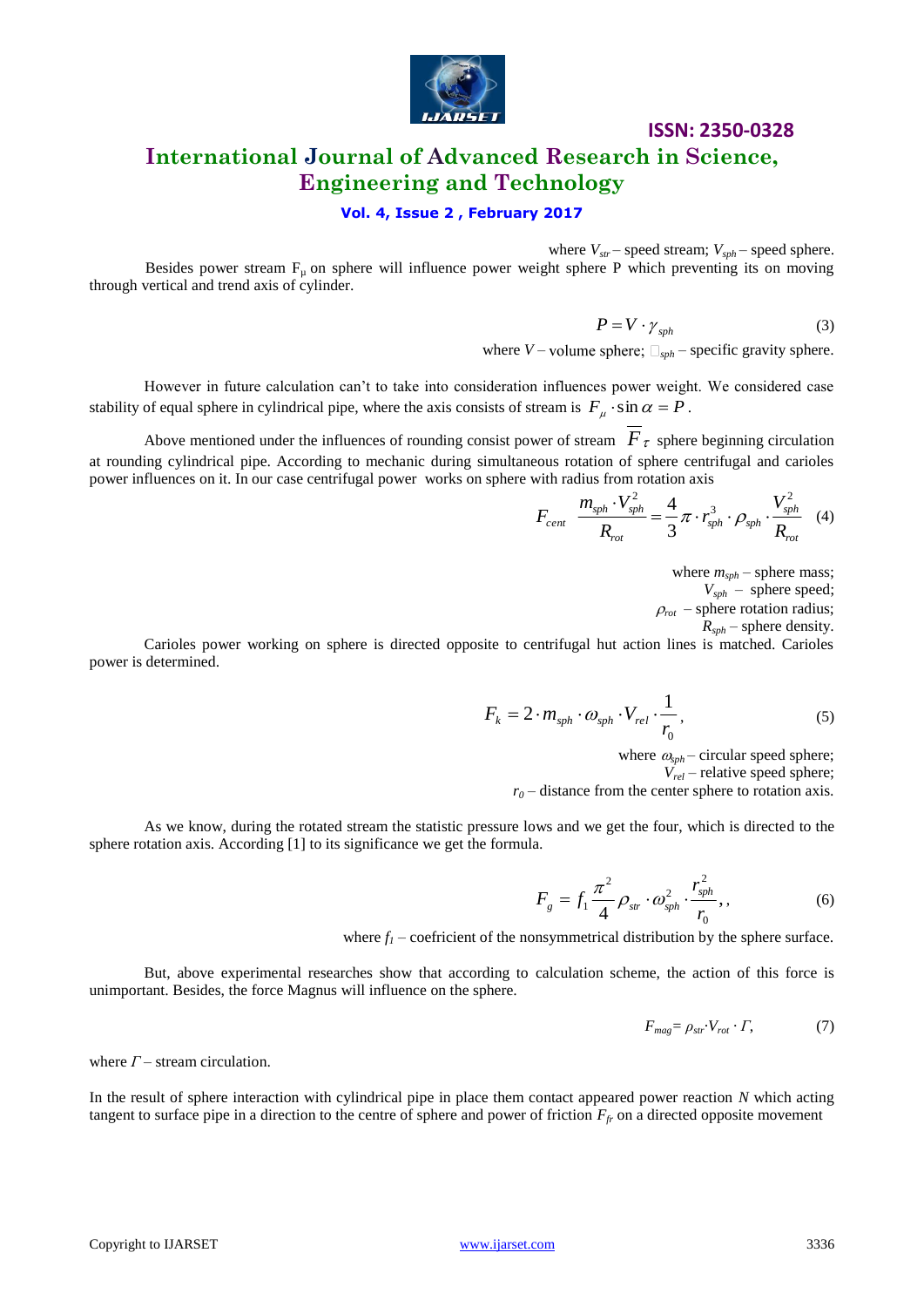

#### **Vol. 4, Issue 2 , February 2017**

sphere. On the place of contact sphere with cylindrical pipe is acting moments of friction rocking. On the Fig. 1 is shown scheme of power on the place of contact sphere with cylindrical pipe on a plane perpendicularly axis pipe. According to Fig. 1

$$
F_{fr} = N \cdot K_{fr, rock.}
$$
  

$$
M_{fr} = N \cdot K_{fr, rock}
$$
 (8)

where *Кfr.rock* – coefficient friction rocking.

Definition power which acting to sphere is shown schematically in the moment of contact sphere with cylindrical pipe (Fig. 2) On a bases of analyses receiving making equalization power on the sphere for case equality rounding by projection all powers into axis *X* and *Y*.

In general case equalization of projection power axis coordination can be written in this way:

$$
\sum F_y = 0, \qquad F_{fr} = F_{\mu}
$$

$$
\sum F_x = 0, \qquad N = F_c - F_k - F_{mag} - F_q,
$$

$$
N = F_{ries} \qquad (9)
$$

$$
\sum M = 0, \qquad F_{\mu} \cdot r_{sph} = N \cdot K_{fr}
$$



Fig. 1 The scheme of force in points of sphere contact with cylindrical pipe.

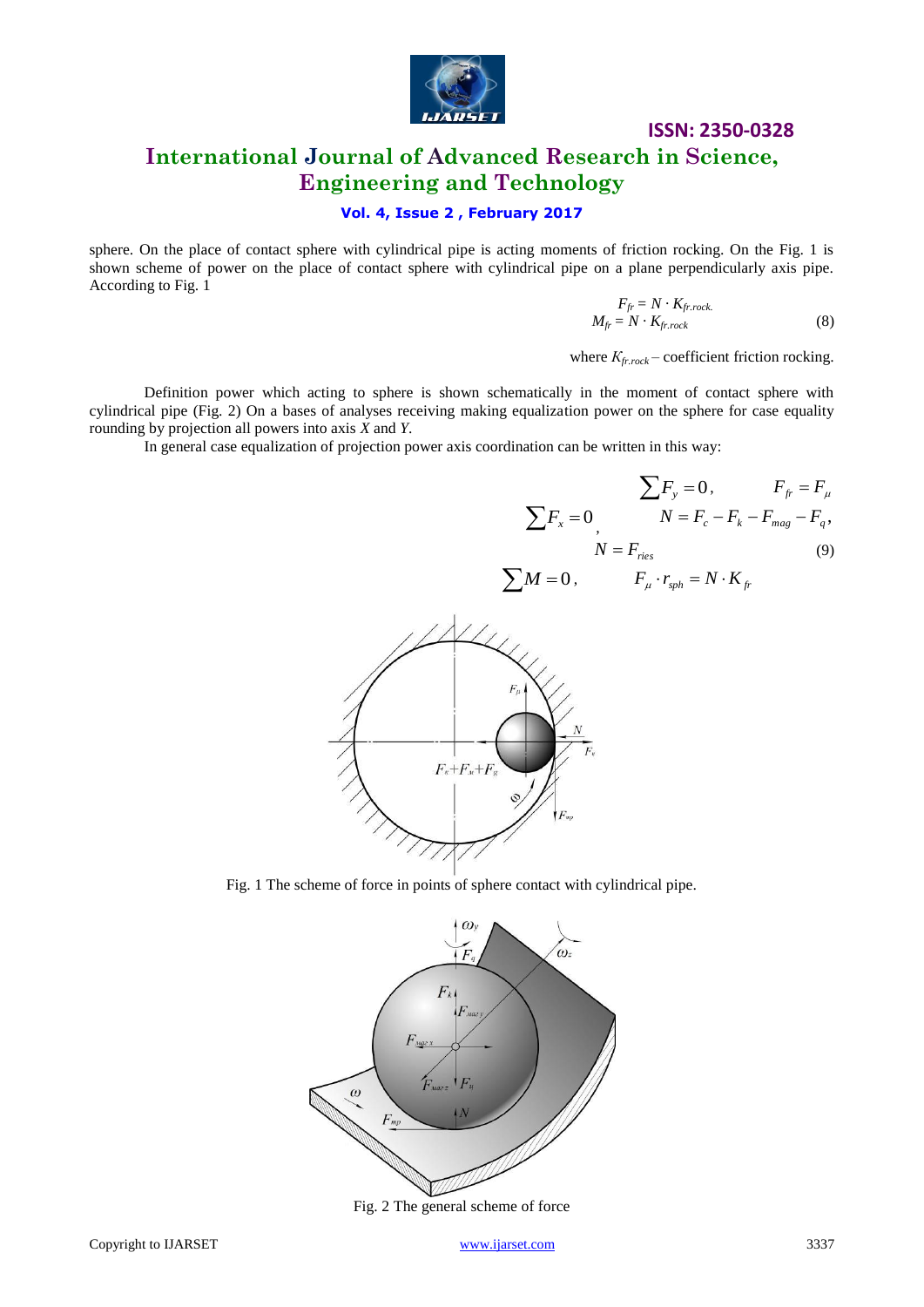

### **Vol. 4, Issue 2 , February 2017**



Fig. 3 Depend of the speed sphere  $V_{\text{sph}}$  inversely the speed stream *– when R=30 mm; – when R= 14,5 mm.*



Fig. 4 The impact of speed stream on centrifugal force of putting sphere to the surface. *– when R=30 mm; – when R= 14,5 mm*

If we place the received formulas for the force in the equation (9) we get:

$$
C_x \cdot \pi \cdot r_{sph}^2 \frac{\rho_{str} \cdot V_{rel}^2}{2} \cdot r_{sph} = \frac{m \cdot V_{sph}^2}{R_{circ}} \cdot K_{fr}
$$
 (10)

Having known, that  $V_{rot} = V_{str} - V_{sph}$  after simple transformation s, determine the sphere speed.

$$
V_{sph} = \frac{V_{rel}}{1 + \sqrt{\frac{2mK_{fr,rock}}{C_x \pi \cdot r_{sph}^3 \cdot \rho_{rel} \cdot R_{circ}}}}
$$
, (11)

**ISSN: 2350-0328**

The equation (11) shows, that before even sphere rotation it fails from the stream on the quantity.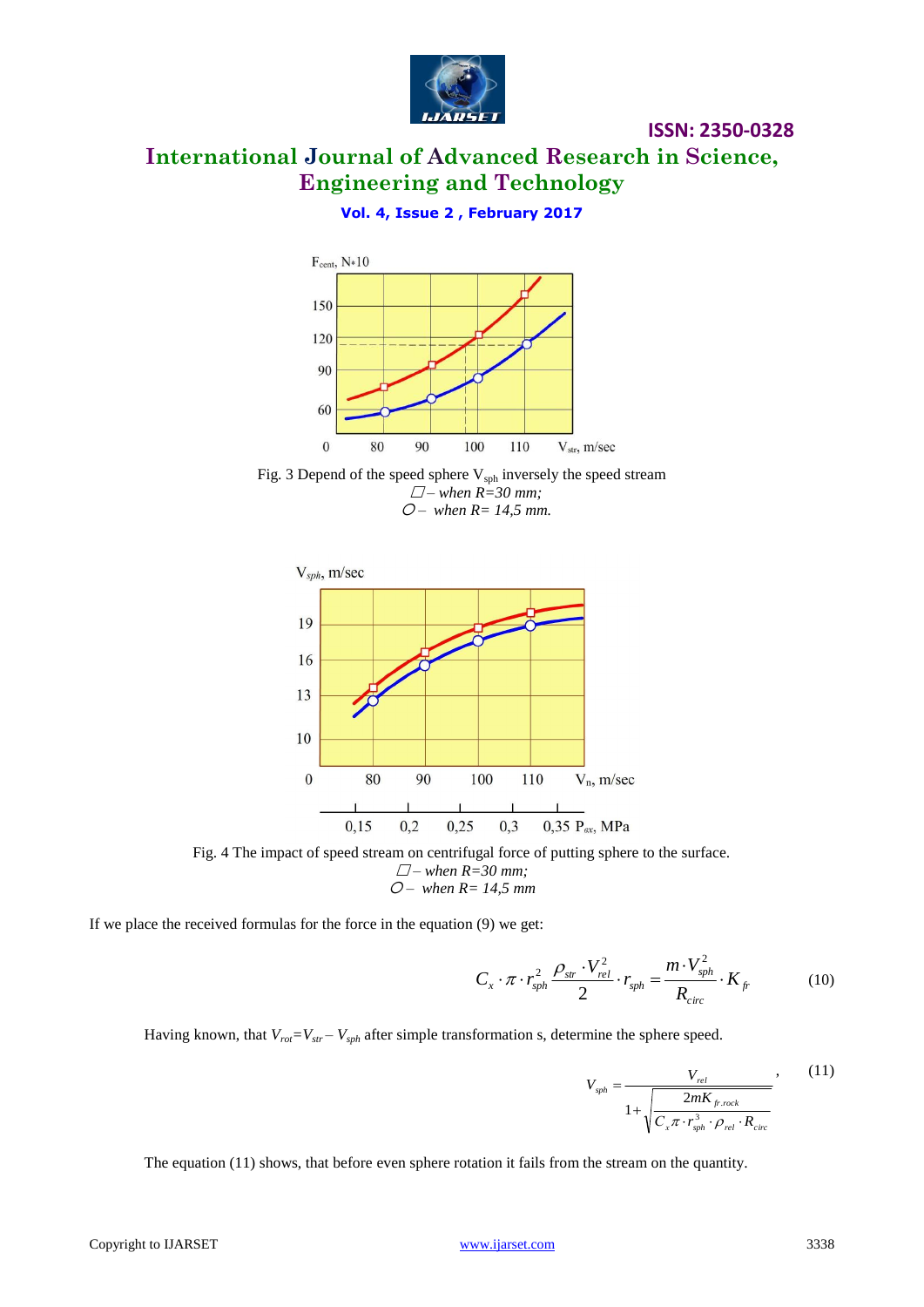

#### **Vol. 4, Issue 2 , February 2017**

 $\mathbf{x}^{\prime\prime}$  **r**<sub>sph</sub>  $\mathcal{P}_{rel}$   $\mathbf{A}_{circ}$ *fr rock*  $C_{\rm x}\pi\cdot r_{\rm sph}^3\cdot\rho_{\rm rel}\cdot R$ *mK*  $\cdot r_{\scriptscriptstyle snh}^3 \cdot \rho_{\scriptscriptstyle rel} \cdot$  $\overline{+}$  $\pi\cdot r_{\rm sph}^3\cdot\rho$  $1+\sqrt{\frac{2mK_{fr,rock}}{r}}$ .

The getting expression (11) allows us to determine how the sphere influence on the putting sphere.

$$
F_{\text{ries}} = \frac{m_{\text{sph}} \cdot V_{\text{sph}}^2}{R_{\text{circ}}} = \frac{m \cdot V_{\text{sr}}^2}{R_{\text{circ}}} \left( 1 + \sqrt{\frac{2mK_{\text{fr},\text{rock}}}{C_x \pi \cdot r_{\text{sph}}^3 \cdot \rho_{\text{sr}} \cdot R_{\text{circ}}}} \right)^{-2} (12)
$$

At the Fig. 3. the calculation significances of the speed sphere  $V_{sph}$  inversely the speed stream  $V_n$  for the compass of ration of the diameters sphere and working details *D1*.

$$
\frac{d_{sph}}{D_1} = 0,65 \div 0,08 \,. \tag{13}
$$

The analysis of the getting results shows that with increasing of speed of sphere moving along the working surface, which leads to the growth of centrifugal force of putting sphere to the surface.

To provide the conditions under which the deformation occurs of the surface layer, it is necessary to determine the contact stresses that occur during contact with the ball surface being treated. To do this, knowing the centrifugal force of compression of the ball to the surface and using the formula of Hertz [2], we can estimate the contact stress arising from the interaction sphere with the surface being treated.

At the same time to simplify the problem, we make the following assumptions:

- absolutely smooth surface feel and unpolluted;
- neglect axial movement relative to the surface.

Solving the problem under the above assumptions, we will try to correct the results, taking into account the above factors and the experimental data. Analysis (12) shows that for the case when a sphere of radius Rsh in contact with a cylindrical cavity of radius R, coefficient of rolling friction depends on the diameter of the ball, the ball diameter ratio to the radius of the work piece, the elastic modulus contacts are the bodies of efforts, as well as the magnitude of the microscopic irregularities of the surface layer. According to the mentioned above assumptions, the coefficient of rolling friction (Fig. 16) for the ideal case is  $K_f = K(13)$  where the value of the circular contact area, K - coefficient taking into account the position of the resultant pressure forces the ball at the site of contact  $(0 \lt K \lt 1)$ . The value of the radius of circular contact area, according to [3] is defined:

$$
a = 0.9086 \sqrt[3]{\eta \cdot F_{u} \cdot r_{n}} \tag{14}
$$

where  $r_n$  - reduced radius of the sphere and cylinder at the point of contact, which is equal  $R - r$  $r_n = \frac{R \cdot r}{R - r}$  $=\frac{R \cdot r}{r}$ . F<sub>m</sub> – centrifugal

force of compression of the ball to the surface; η - elastic constant of the contacting bodies, which is equal

$$
\eta = \frac{1 - v_1^2}{E_1} + \frac{1 - v_2^2}{E_2} \tag{15}
$$

Here ν1, ν2, and E1, E2 - respectively the Poisson's ratios and elastic moduli of the sphere and cylinder. The value of the contact stresses between the contacting bodies, according to [3] can be written as:

$$
\sigma = 0.5784 \sqrt[3]{\frac{F_u}{\eta^2 \cdot r_n^2}}
$$
 (16)

or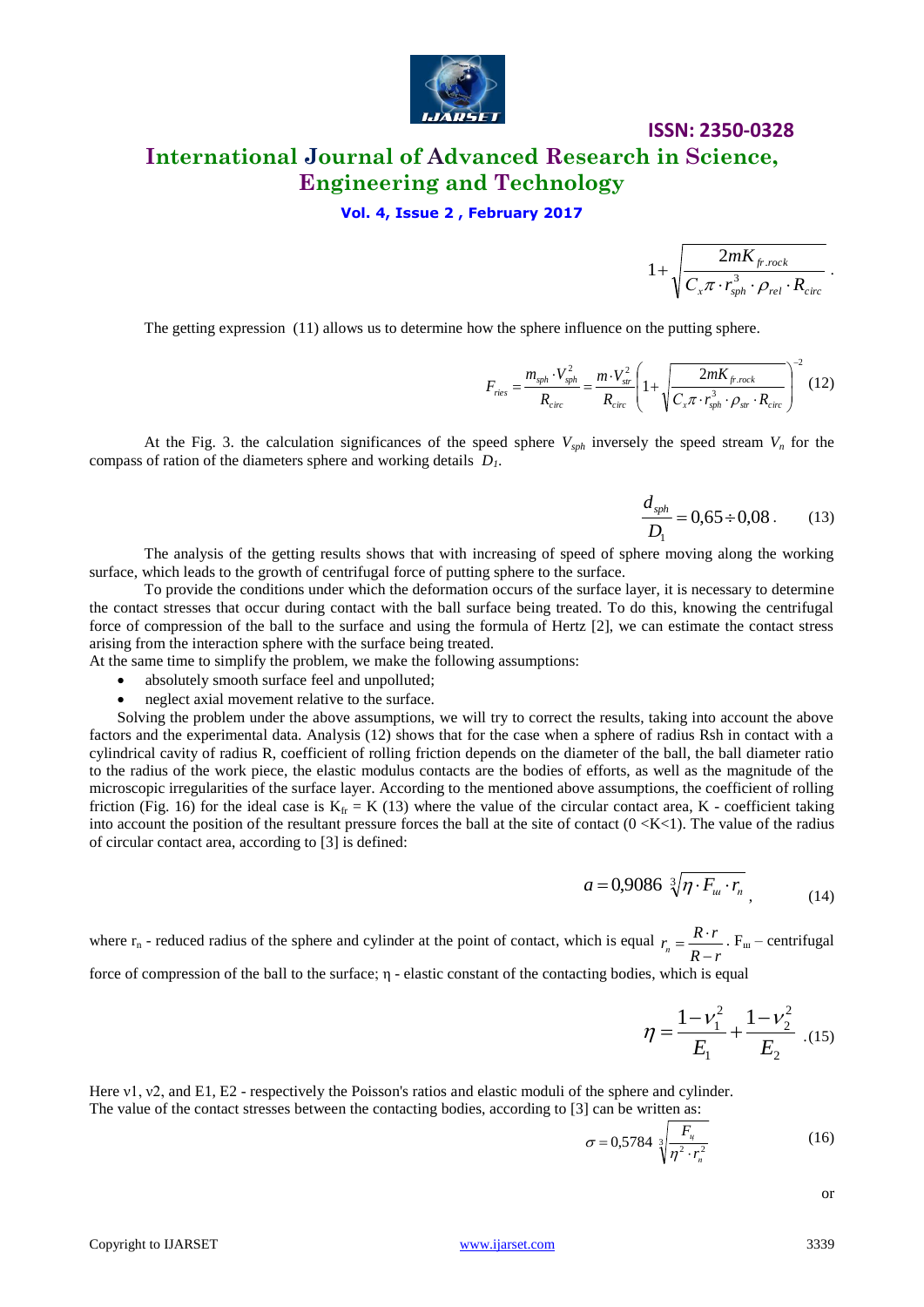

#### **Vol. 4, Issue 2 , February 2017**

 $(0,5784)^3$  $3 \t 2^2 \t 2^2$ 0,5784  $T_{u} = \frac{0}{(\Omega 570 \text{ A})^3}$  $F_u = \frac{\sigma^3 \cdot \eta^2 \cdot r_n^2}{(r_1 - r_2)^3}.$ 

Substituting (16) (14), we find the radius of the circular contact area

$$
a = 0,9086\sqrt{\frac{\sigma^3 \cdot \eta^2 \cdot r_n^2}{(0,5784)^3} \cdot \eta \cdot r_n} = 1,571 \cdot \sigma \cdot \eta \cdot r_n, \qquad (17)
$$

In general, equation (12), in light of the above relationships can be written as follows:

$$
\frac{\sigma^3 \cdot \eta^2 \cdot r_n^2}{(0,5784)^3} = \frac{m \cdot V_n^2}{R \cdot \sqrt{\left(1 + \frac{2mK_{mp,\kappa\alpha q}}{C_x \pi \cdot r_{\mu}^3 \cdot \rho_n \cdot R_{\varphi}\right)^2}}}. \quad (18)
$$

Substituting the value of the coefficient of rolling friction in (18), after simple transformations, we obtain the dependence that allows determining the contact stresses arising from the interaction with the ball on the surface:

$$
\sigma^3 = \frac{6318 \cdot V_n^2 \cdot r_u^3}{\eta^2 \cdot r_n^2 \cdot R \cdot \left(1 + \sqrt{58190 \frac{K}{R} \sqrt{1.234 \sigma \cdot \eta \cdot r_n^2}}\right)^2}.
$$
(19)

The solution of equation (19) with the use of computers was performed at follow  $\neg$  ing parameters: the radius of the steel ball  $r = 0.5 \div 3.0$  mm, with a modulus of elasticity  $E = 2 \cdot 1011$  Pa, Poisson's ratio  $v = 0.3$  in contact with the cylinder R = 10, 15, 20 mm,  $E = 0.71 \cdot 1011$  Pa,  $v = 0.3$ . Analysis of the results shows that the allowable stresses in the process of contact with the surface of the ball, much higher than the yield stress of the workpiece, ie,  $\sigma d \gg \sigma t$ . This is due to the fact that the surface we assumed perfectly smooth and uncontaminated. For small size of the contact boundary of the flow of the material are so small that they violated the dislocation mechanism of plastic deformation. This increases material yield and, consequently, the contact stress at the contact. Furthermore, the high velocity of the ball on the surface causes the momentary contact with the surface of the ball and can not develop the process flow. Thus, there is over-voltage of the surface layer.

It should also be noted that the yield strength of the material during processing increases due to strain hardening. This increase is caused by a high speed of moving ball along the work piece and the presence of the ball micro impacts over surface arising from the heterogeneity of the surface layer turbulence and vortex.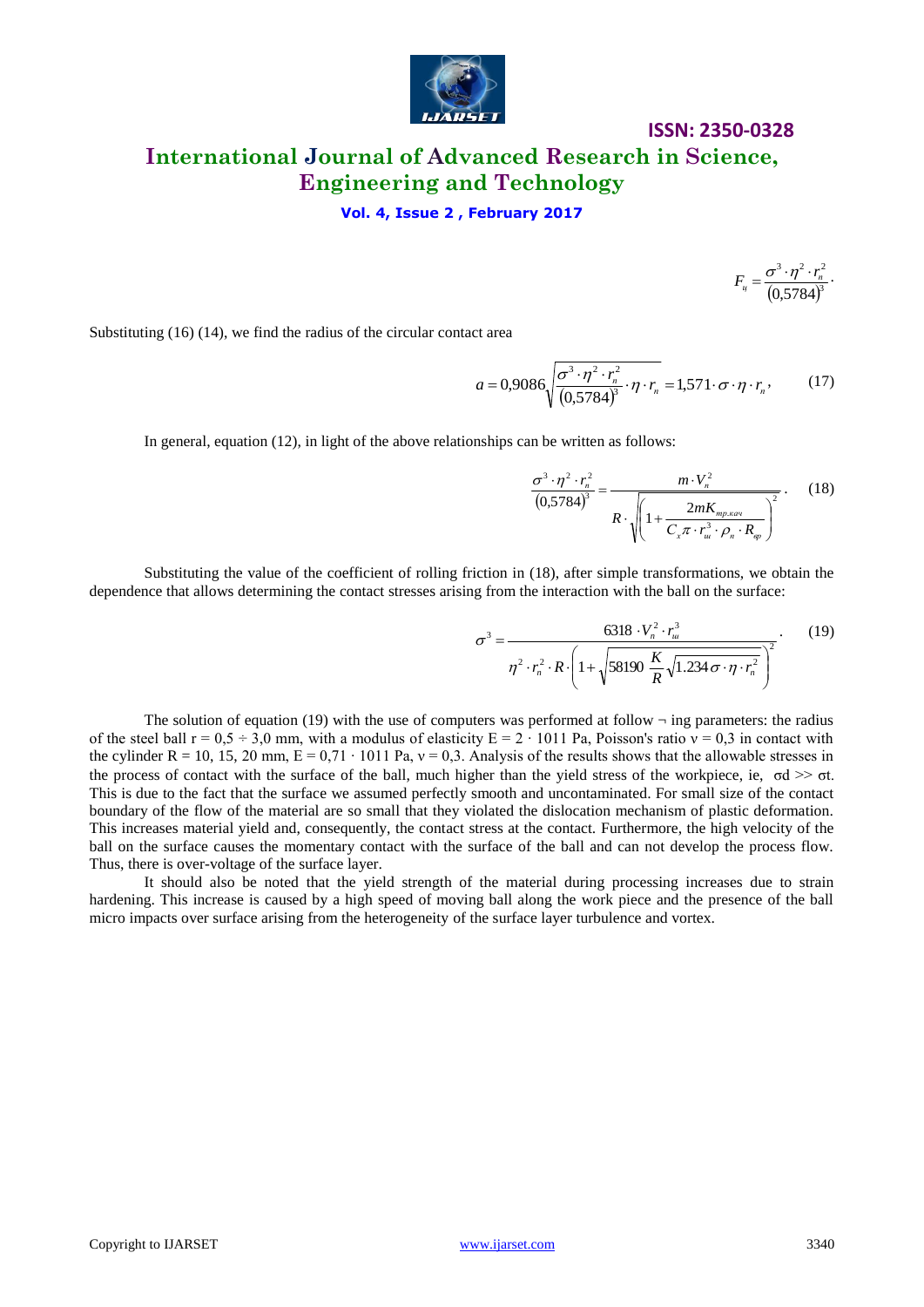

# **International Journal of Advanced Research in Science, Engineering and Technology**

**Vol. 4, Issue 2 , February 2017**



Fig. 5 Scheme of the contact protrusions of the defect layer with a ball (for the ideal case)



Fig. 6 Scheme of the contact protrusions of the defect layer with a ball (with defected layer.)

The magnitude of contact stress during plastic deformation in real terms significantly affected by the presence of the defect layer (roughness, contamination of oxide films, etc.). In this case the top of asperities are located on different levels and the emergence of zones of plastic deformation does not occur simultaneously in all the contact points.

Consider the case of interaction with the surface of the ball based on the availability of the defect layer, closer to real conditions.

Figure 6 b shows a diagram of the formation of asperities contact protrusions with the ball. In reality, due to the presence of dirt and asperities coefficient of rolling friction is much higher than in the ideal case. According to Figure 6, b coefficient of rolling friction is:

$$
K\tau p = K \cdot A \tag{20}
$$

where K - coefficient taking into account the position of the resultant pressure forces the ball at the site of contact, A the value of the contact area, taking into account the defect layer, which is equal in our case  $A = R \cdot \sin(\alpha + \varphi)$  or the smallness of  $\alpha + \varphi$ .

$$
A = R (\alpha + \varphi). \tag{21}
$$

From the triangle we find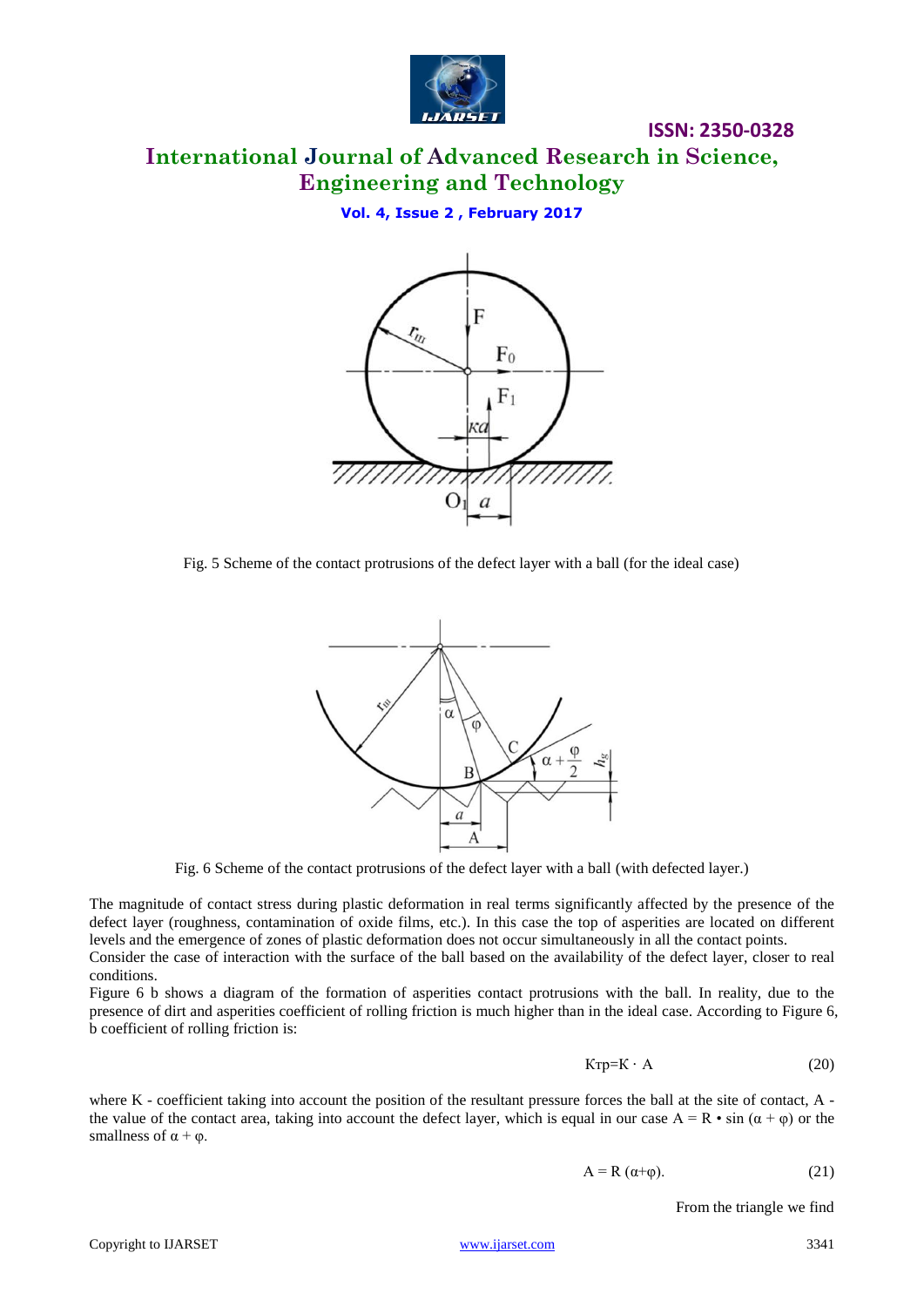

# **International Journal of Advanced Research in Science, Engineering and Technology**

#### **Vol. 4, Issue 2 , February 2017**

In this case h – height of the defect layer, which is equal

 $h = h_{3} + h_{M}$ ,

*h*

2  $\alpha + \frac{\varphi}{\varphi}$ 

 $\left(\alpha+\frac{\varphi}{2}\right)$ 

 $\overline{\mathcal{L}}$  $\int \alpha +$ 

 $=$ 

φ

*n r*

 $\cdot$ J

 $\sin\left(\alpha+\frac{\varphi}{2}\right) \quad \alpha+\frac{\varphi}{2}$  $=$  $\int$  $\left(\alpha+\frac{\varphi}{2}\right)$  $\int \alpha +$  $K = \frac{h}{\sqrt{h}} = \frac{h}{\sqrt{h}}$ 

*r*  $\varphi = \frac{K}{\sqrt{2}}$ 

, where

where  $h_3$  – height of polluted layer:  $h_M$  – height of asperities. Subsequently:

where  $r_n$  - radius of the ball. After simple transformations we obtain

 $\varphi = \sqrt{\alpha^2 + \frac{2n}{\alpha}} - \alpha$ *n r*  $2 \frac{2h}{2}$  $(22)$ 

We assume (22) in (21) and acknowledging that 2  $\alpha = \frac{a}{\epsilon}$ , we find the value of the contact area, taking into account the defect layer:

$$
A = \sqrt{a^2 + 2hr} \tag{23}
$$

where h – height of polluted layer; a – magnitude of the circular contact area. Assuming (23) in (20), we obtain the value of the coefficient of rolling friction in the light pollution and asperities

$$
K_{mp} = K\sqrt{a^2 + 2hr_n} \tag{24}
$$

With (24) (19) for a real case can be written as:

$$
\sigma^3 = \frac{6318 \cdot V_n^2 \cdot r_w^3}{\eta^2 r_n^2 R \cdot \left(1 + \sqrt{58190 \frac{K}{R} \sqrt{1,234 \sigma^2 \eta^2 r_n^2 + h \cdot r_n^2}}\right)^2} \tag{25}
$$

In h≥1,0 mk this can be expressed as:

$$
\sigma^3 = \frac{6318 \cdot V_n^2 \cdot r_{u}^3}{\eta^2 r_n^2 R \cdot \left(1 + \sqrt{58190 \frac{K}{R} \sqrt{h \cdot r_n}}\right)^2}
$$

Or in r<R (more than 10 times)

Copyright to IJARSET 3342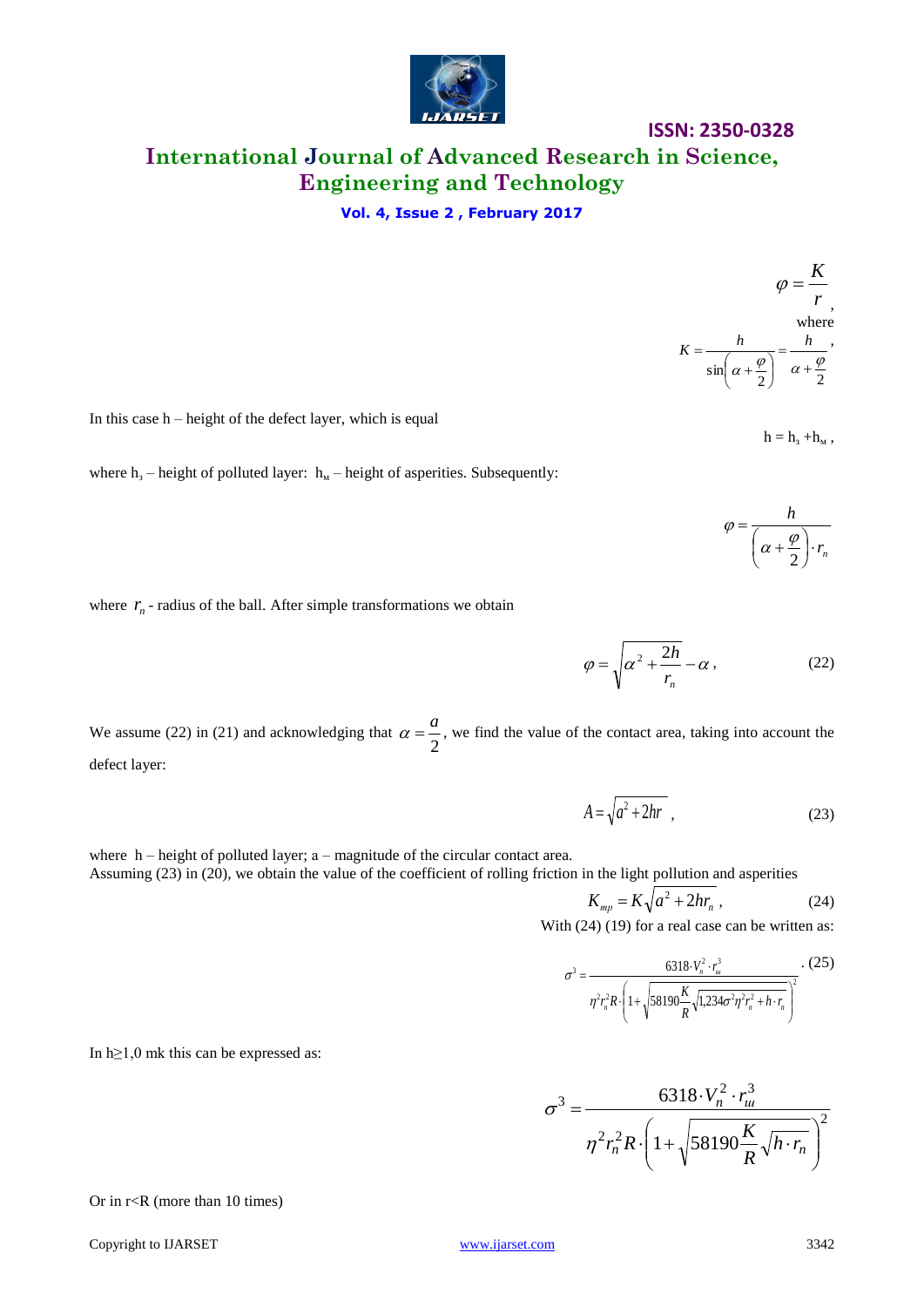

**Vol. 4, Issue 2 , February 2017**

$$
\sigma^3 = \frac{6318 \cdot V_n^2 \cdot r_w}{\eta^2 \cdot R \cdot \left(1 + \sqrt{58190 \frac{K}{R} \sqrt{h \cdot r_n}}\right)^2}
$$
 (26)

The solution of equation (25) with the use of computers made in the following  $\neg$  blowing within the parameters: h - 0.2 microns to 10 microns; Rsh - from 0.5 mm to 3.0 mm. R-value to be equal to 10, 15, 20 mm. Calculations were performed for a steel ball  $E = 2 \cdot 1011$  Pa,  $v = 0.3$  and for a cylinder made of aluminum  $E = 0.71$ . 1011 Pa,  $v = 0.3$ .

The influence of the radius of the contact stress at the flow rate  $Vp = 90$  m / sec, the radius of Workpiece R = 20 mm and different values of the defect layer h are given in Figure 7.



 *- when h=2,5 mm; - when h=5,0 mm;* 

 $\triangle$  - when  $h=10$  mm.

As can be seen from the graphs (Fig. 7), with an increase in the radius to  $Rsh = 2.5$  mm distorting its action increases and, consequently, increased contact stresses. With the increase of the same height h of the defect layer contact stresses are reduced (Fig. 8). This is because the presence of contaminants on the surface of the work piece, as well as condensation of water vapor in the air create ledges asperities film layer that prevents the convergence of their contacts are tel.

As follows from (25), the main parameter influencing the magnitude of the contact stress is the flow velocity vn. Fig.8 shows the dependence of contact pressure on the flow velocity at  $Rsh = 1.0$  mm.

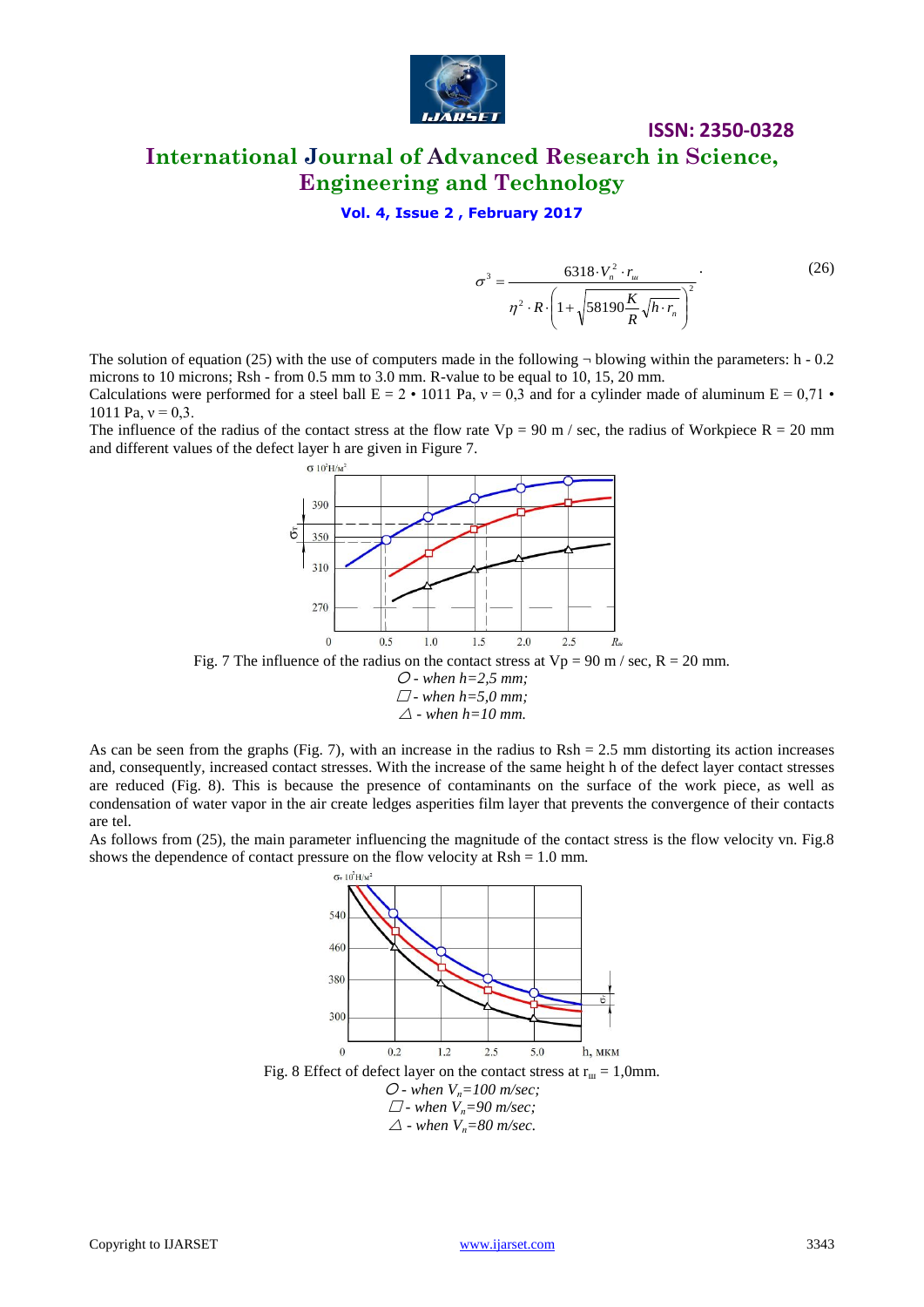

**ISSN: 2350-0328**

**Vol. 4, Issue 2 , February 2017**



Fig. 9 The dependence of the contact stress on the flow rate at  $rm = 1,0$  MM. *- when h=10 mm; - when h=5,0 mm;*   $\triangle$  *-* when  $h=2.5$  mm.

Fig. 9 shows that the contact stress increases with increasing flow rate. This result is logical, because the increase in flow rate leads to an increase in the speed of the ball and therefore the centrifugal force compression of the ball to the surface (see Fig. 6). Another parameter that affects the value of contact stress, is the radius of the work piece (Fig. 9).





The results show that the change in the range of  $pa - radius$  of the work piece 10 to 20 mm, the contact stresses vary slightly. Analysis of the results obtained above allow us to choose a first approximation, the radius of the ball and the flow rate depending on the physical and mechanical properties of the work piece and the initial state  $\neg$  of the surface layer. The optimal value of the radius to the above case, according to the results lies within Rsh =  $1,0 \div 2,5$ mm. Given that the turnover of the work piece occurs when  $\sigma t = (340 \div 360) 106$  H/m2, and in real value of the defective parts of the layer under study is in the range  $h = 5.0 \div 10$  mm, the flow rate is chosen in the range of  $Vp = 90$  $\div$  100 m/sec (Fig. 9).